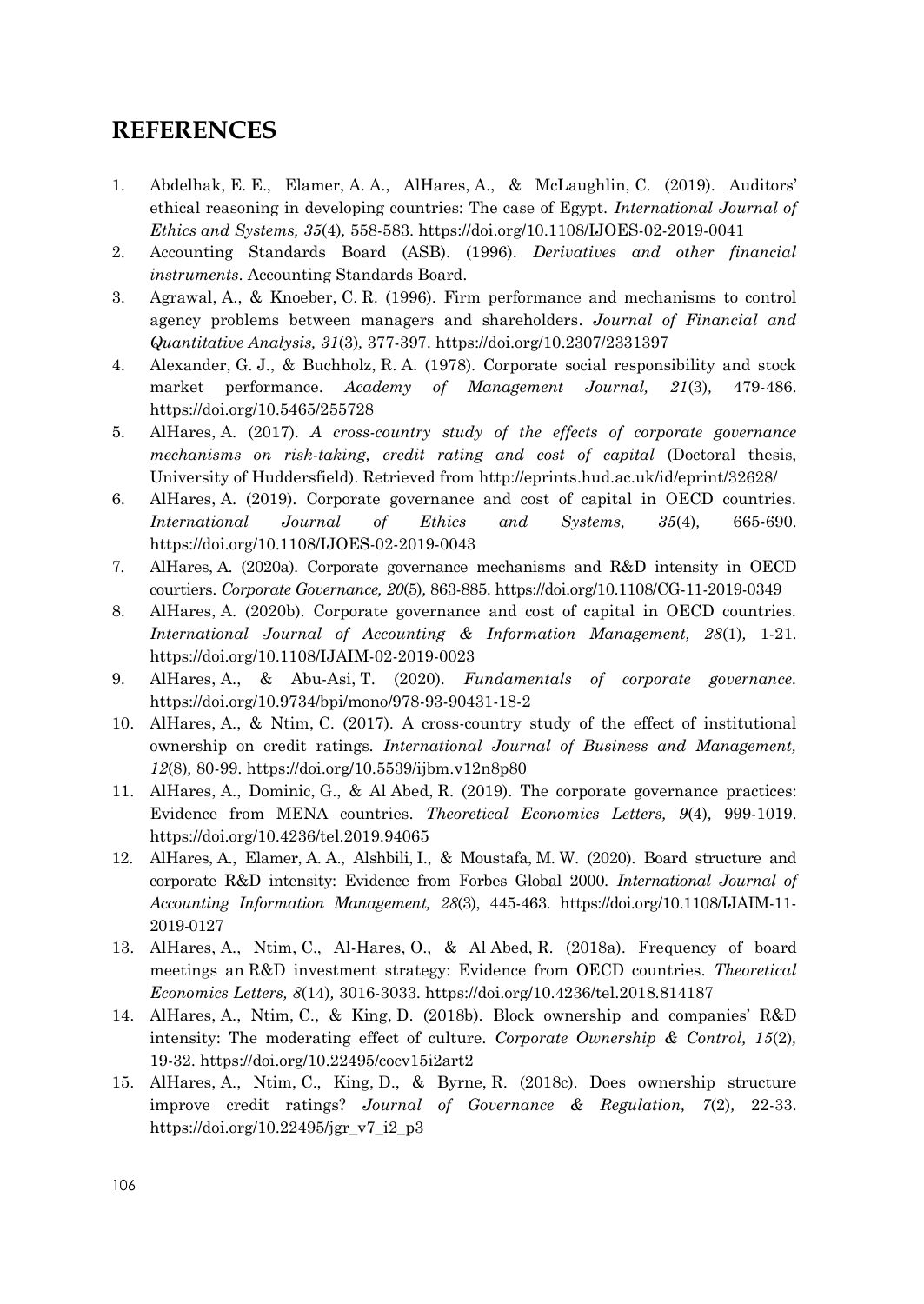- 16. Anderson, U. L., Head, M. J., Ramamoorti, S., Riddle, C., Salamasick, M., & Sobel, P. J. (2017). *Internal auditing: Assurance and advisory services.* Retrieved from https://files.transtutors.com/cdn/uploadassignments/2825170\_1\_andersoninternalauditing-9780894139888.pdf
- 17. Association of Chartered Certified Accountants (ACCA). (2000). *Turnbull, internal control and wider aspects of risk.* London, UK: Certified Accountants Educational Trust.
- 18. Baysinger, B., & Hoskisson, R. E. (1990). The composition of boards of directors and strategic control: Effects on corporate strategy. *Academy of Management Review, 15*(1)*,* 72-87. https://doi.org/10.5465/amr.1990.4308231
- 19. Bebbington, J., & Thomson, I. (2002). *Social and environmental reporting in the UK: A pedagogic evaluation* (Aberdeen Papers in Accountancy, Finance & Management Working Paper No. 02-01). https://doi.org/10.2139/ssrn.298584
- 20. Becker, B., & Westbrook, D. A. (1998). Confronting asymmetry: Global financial markets and national regulation. *International Finance, 1*(2)*,* 339-355. https://doi.org/10.1111/1468-2362.00016
- 21. Bell, D. (1994). Setting pay at the top. *Focus Report, Incomes Data Services,* 5-16.
- 22. Ben-Ner, A. (1993). Organizational reforms in Central and Eastern Europe: A comparative perspective. *Annals of Public and Cooperative Economics, 64*(3)*,* 329-366). https://doi.org/10.1111/j.1467-8292.1993.tb01753.x
- 23. Berle, A. A., & Means, G. C. (1932). *The modern corporation and private property*. New York, NY: Macmillan.
- 24. Bhide, A. (1993). The hidden costs of stock market liquidity. *Journal of Financial Economics, 34*(1)*,* 31-51. https://doi.org/10.1016/0304-405X(93)90039-E
- 25. Boatright, J. R. (1999a). Does business ethics rest on a mistake? *Business Ethics Quarterly, 9*(4)*,* 583-591. https://doi.org/10.2307/3857936
- 26. Boatright, J. R. (1999b). *Ethics in finance.* Oxford, UK: Blackwell Publishers.
- 27. Bonet, R., & Conyon, M. (2005). Compensation committees and executive compensation: Evidence from publicly traded UK firms. In K. Keasey, S. R. Thompson, & M. Wright (Eds.), *Corporate governance: Accountability, enterprise and international comparisons* (pp. 137-154). Chichester, UK: John Wiley & Sons.
- 28. Boyd, B. K. (1994). Board control and CEO compensation. *Strategic Management Journal, 15*(5)*,* 335-344. https://doi.org/10.1002/smj.4250150502
- 29. Briston, R. J., & Dobbins, R. (1978). *The growth and impact of institutional investors: A report to the Research Committee of the Institute of Chartered Accountants in England and Wales.* London, UK: Institute of Chartered Accountants in England and Wales.
- 30. Buck, T., Filatotchev, I., & Wright, M. (1994). Employee buyouts and the transformation of Russian industry. *Comparative Economic Studies, 36,* 1-15. https://doi.org/10.1057/ces.1994.8
- 31. Buck, T., Wright, M., Filatotchev, I., & Demina, N. (2001). Employee welfare, firm governance and reference in Ukraine. Paper presented at the *ILO Conference on Privatization and Employee Ownership.*
- 32. Bushman, R. M., & Smith, A. J. (2001). Financial accounting information and corporate governance. *Journal of Accounting and Economics, 32*(1-3)*,* 237-333. https://doi.org/10.1016/S0165-4101(01)00027-1
- 33. Butz and Blattner. (1999). *Socially responsible investment: A statistical analysis of returns* (Sarasin Basic Report). Basle, Switzerland.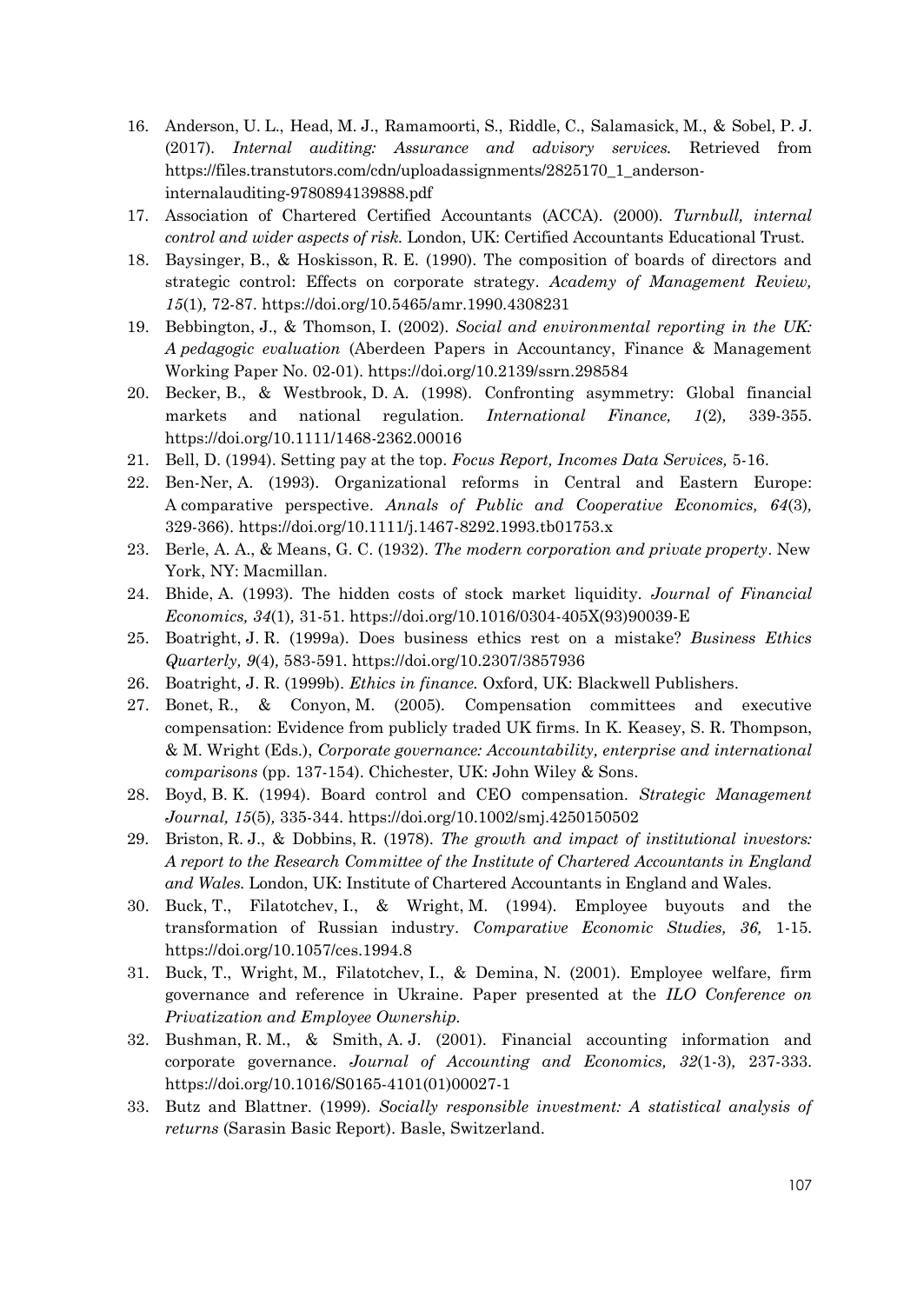- 34. Cadbury, A. (1993). Report of the committee on the financial aspects of corporate governance: The Code of best practice. *Corporate Governance: An International Review, 1*(3)*,* 124. https://doi.org/10.1111/j.1467-8683.1993.tb00025.x
- 35. Cadbury. A. (1992). *Report of the Committee on the financial aspects of corporate governance.* Retrieved from https://ecgi.global/sites/default/files//codes/ documents/cadbury.pdf
- 36. Carpenter, M. A., & Westphal, J. D. (2001). The strategic context of external network ties: Examining the impact of director appointments on board involvement in strategic decision making. *Academy of Management Journal, 44*(4)*,* 639-660. https://doi.org/10.5465/3069408
- 37. Caves, R. (1980). Corporate strategy and structure. *Journal of Economic Literature, 18*(1)*,* 64-92.
- 38. Centre for Management Buy-Out Research (CMBOR). (2004). UK management buyouts in 2003. *Management Buyout Quarterly Review.*
- 39. Charkham, J. P. (1995). *Keeping good company: A study of corporate governance in five countries.* New York, NY: Oxford University Press.
- 40. Charkham, J., & Simpson, A. (1999). *Fair shares: The future of shareholder power and responsibility.* https://doi.org/10.1093/acprof:oso/9780198292142.001.0001
- 41. Chen, J. (2020, April 12). Corporate governance definition. *Investopedia.* Retrieved from https://www.investopedia.com/terms/c/corporategovernance.asp
- 42. Cochran, P. L., Wood, R. A., & Jones, T. B. (1985). The composition of boards of directors and incidence of golden parachutes. *Academy of Management Journal, 28*(3)*,* 664-671. https://doi.org/10.5465/256121
- 43. Comment, R., & Schwert, G. W. (1995). Poison or placebo? Evidence on the deterrence and wealth effects of modern antitakeover measures. *Journal of Financial Economics, 39*(1)*,* 3-43. https://doi.org/10.1016/0304-405X(94)00823-J
- 44. Committee on Corporate Governance. (1998). *The combined code: Principles of good governance and code of best practice.* Retrieved from https://www.frc.org.uk/getattachment/ 53db5ec9-810b-4e22-9ca2-99b116c3bc49/Combined-Code-1998.pdf
- 45. Conyon, M. J., & He, L. (2004). Compensation committees and CEO compensation incentives in US entrepreneurial firms. *Journal of Management Accounting Research, 16*(1)*,* 35-56. https://doi.org/10.2308/jmar.2004.16.1.35
- 46. Conyon, M. J., & Murphy, K. J. (2000). The prince and the pauper? CEO pay in the United States and United Kingdom. *The Economic Journal, 110*(467)*,* 640-671. https://doi.org/10.1111/1468-0297.00577
- 47. Cooper, I. A., & Carleton, W. T. (1979). Dynamics of borrower-lender interaction: Partitioning final payoff in venture capital finance. *The Journal of Finance, 34*(2)*,* 517-529. https://doi.org/10.1111/j.1540-6261.1979.tb02117.x
- 48. Cowe, R. (2001). *Investing in social responsibility: Risks and opportunities* (ABI research report). London, UK: Association of British Insurers.
- 49. Crowther, D., & Seifi, S. (2011). *Corporate governance and international business.*  Retrieved from https://cutt.ly/Lh0Fhqh
- 50. Dahya, J., McConnell, J. J., & Travlos, N. G. (2002). The Cadbury committee, corporate performance, and top management turnover. *The Journal of Finance, 57*(1)*,* 461-483. https://doi.org/10.1111/1540-6261.00428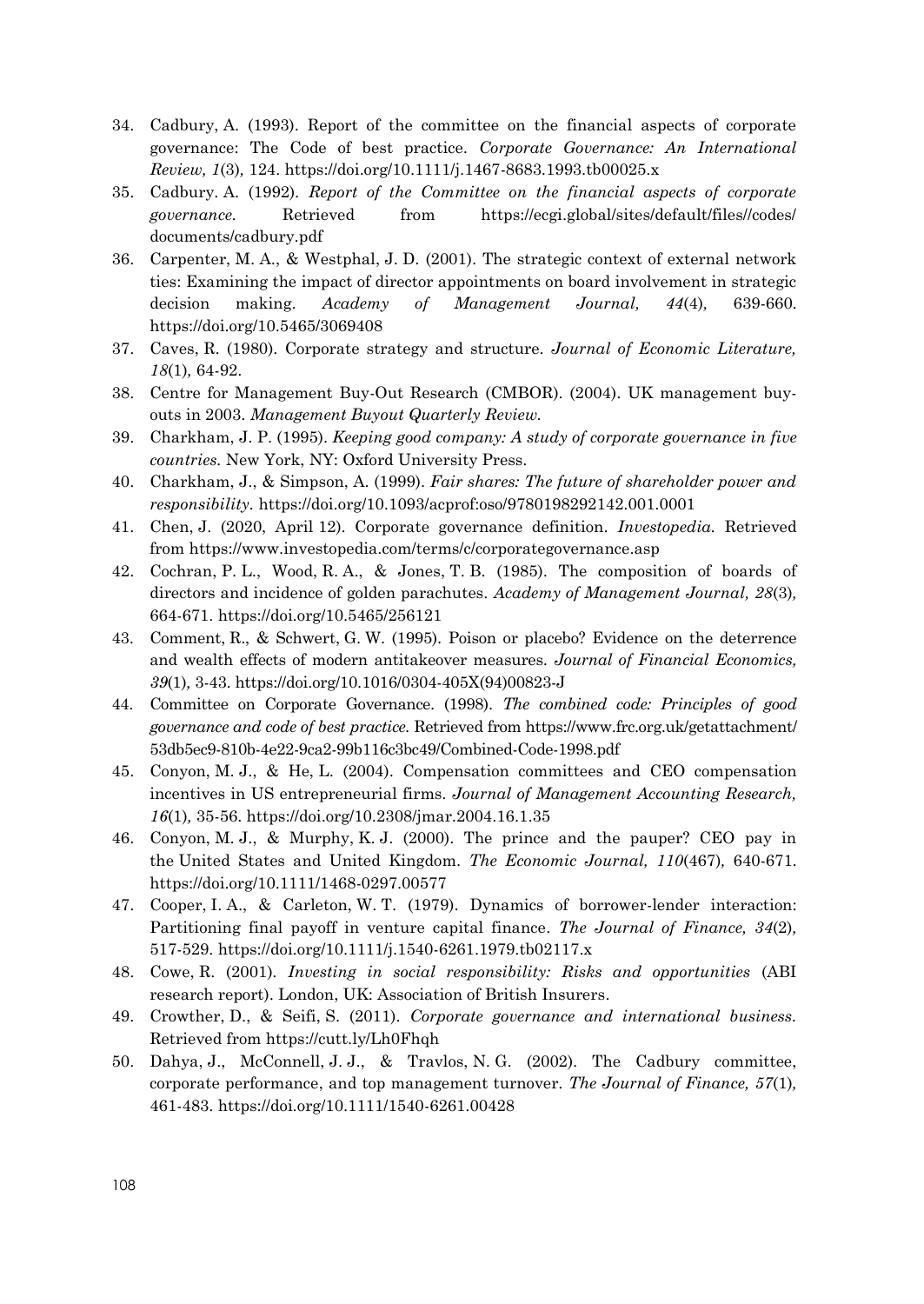- 51. Davis, E., & Kay, J. (1990). Corporate governance, takeovers and the role of the non‐ executive director. *Business Strategy Review, 1*(3)*,* 17-35. https://doi.org/10.1111/j.1467- 8616.1990.tb00014.x
- 52. DeAngelo, H., DeAngelo, L., & Rice, E. M. (1984). Going private: Minority freezeouts and shareholder wealth. *Journal of Law and Economics, 27*(2)*,* 367-406. https://doi.org/10.1086/467070
- 53. Demb, A., & Neubauer, F. F. (1992). The corporate board: Confronting the paradoxes. *Long Range Planning, 25*(3)*,* 9-20. https://doi.org/10.1016/0024-6301(92)90364-8
- 54. Demirag, I. S., & Solomon, J. F. (2003). Guest editorial: Developments in international corporate governance and the impact of recent events. *Corporate Governance: An International Review, 11*(1)*,* 1-7. https://doi.org/10.1111/1467-8683.00297
- 55. Denis, D. K., & McConnell, J. J. (2003). International corporate governance. *The Journal of Financial and Quantitative Analysis, 38*(1)*,* 1-36. https://doi.org/10.2307/4126762
- 56. Department of Trade and Industry (DTI). (1999a). *Directors' remuneration* (A consultative document from the Company Law Review Steering Group). London, UK: Department of Trade and Industry.
- 57. Department of Trade and Industry (DTI). (1999b). *Modern company law for a competitive economy: The strategic framework* (A consultation document from the Company Law Review Steering Group). London, UK: Department of Trade and Industry.
- 58. Department of Trade and Industry (DTI). (1999c). *The Government's expenditure plans 1998/99 to 2000/01.* London, UK: HMSO.
- 59. Department of Trade and Industry (DTI). (2000). *DTI strategic framework 2000-2001.* London, UK: DTI.
- 60. Dimsdale, N., & Prevezer. M. (1994). *Capital markets and corporate governance.* https://doi.org/10.1093/acprof:oso/9780198287889.001.0001
- 61. Dyck, A., & Zingales, L. (2004). Private benefits of control: An international comparison. *The Journal of Finance, 59*(2)*,* 537-600. https://doi.org/10.1111/j.1540- 6261.2004.00642.x
- 62. Edwards, J., & Fischer, K. (1996). *Banks, finance and investment in Germany.* https://doi.org/10.1017/CBO9780511582370
- 63. Elamer, A. A., AlHares, A., Ntim, C. G., & Benyazid, I. (2018). The corporate governancerisk-taking nexus: Evidence from insurance companies. *International Journal of Ethics and Systems, 34*(4)*,* 493-509. https://doi.org/10.1108/IJOES-07-2018-0103
- 64. Ezzamel, M., & Watson, R. (1997). Wearing two hats: The conflicting control and management roles of non-executive directors. In K. Keasey, S. Thompson, & M. Wright (Eds.), *Corporate governance: Economic, management and financial issues* (pp. 54-79). Norfolk, UK: Oxford University Press.
- 65. Faccio, M., & Lasfer, M. A. (2000). Do occupational pension funds monitor companies in which they hold large stakes? *Journal of Corporate Finance, 6*(1)*,* 71-110. https://doi.org/10.1016/S0929-1199(99)00016-4
- 66. Faucheux, S. (2019). Intergenerational equity and governance in sustainable development policy.
- 67. Filatotchev, I., Buck, T., Hoskisson, R., & Wright, M. (1996a). Corporate restructuring in Russian privatizations: Implications for US investors. *California Management Review, 38*(2)*,* 87-105. https://doi.org/10.2307/41165834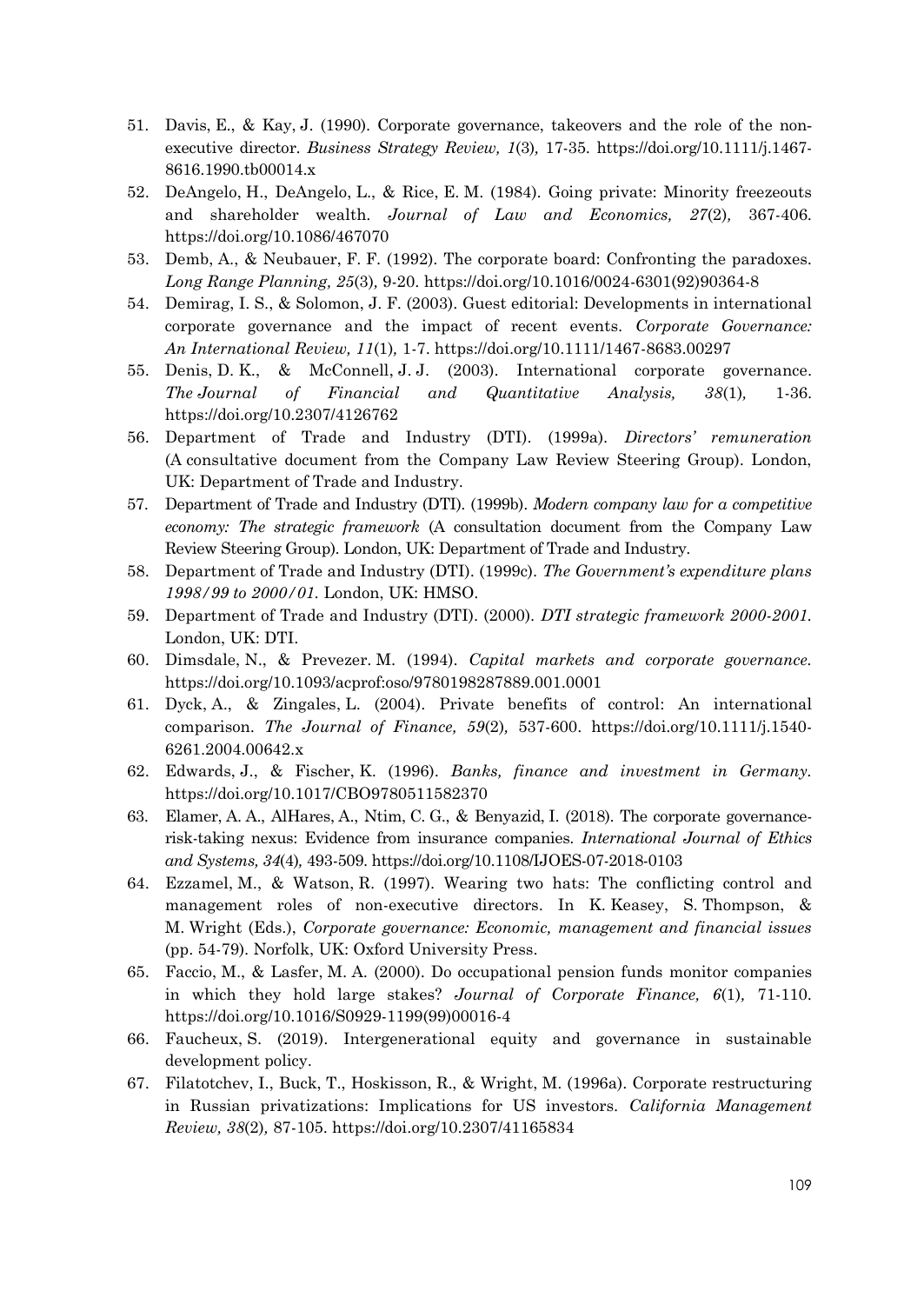- 68. Filatotchev, I., von Frausum, Y., Wright, M., & Buck, T. (1995a). *Privatisation in Ukraine* (CMBOR Occasional Paper).
- 69. Filatotchev, I., Wright, M., Uhlenbruck, K., Tihanyi, L., & Hoskisson, R.E. (2003). Governance, organizational capabilities and restructuring in transition economies. *Journal of World Business, 38*(4)*,* 331-347. https://doi.org/10.1016/j.jwb.2003.08.019
- 70. Financial Reporting Council. (2003). *The combined code on corporate governance.* Retrieved from https://ecgi.global/sites/default/files//codes/documents/combined\_code\_final.pdf
- 71. Freeman, R. E. (1984). The politics of stakeholder theory: Some future directions. *Business Ethics Quarterly, 4*(4)*,* 409-421. https://doi.org/10.2307/3857340
- 72. Freire, P. (1996). *Pedagogy of the oppressed.* London, UK: Pelican.
- 73. Friedman, M. (1982). *Capitalism and freedom.* Chicago, IL: University of Chicago Press.
- 74. Frydman, R., Pistor, K., & Rapaczynski, A. (1994). *Corporate governance in Central Europe and Russia: Investing in insider-dominated firms – A study of Russian voucher privatization funds.* Retrieved from http://documents1.worldbank.org/ curated/en/864051492623141380/ pdf/multi0page.pdf
- 75. Garratt, B. (1996). Is your board up to its job? *Director, 49*(11)*,* 56-60.
- 76. Grabel, I. (2003). Predicting financial crisis in developing economies: Astronomy or astrology? *Eastern Economic Journal, 29*(2)*,* 243-258. Retrieved from https://web.holycross.edu/RePEc/eej/Archive/Volume29/V29N2P243\_258.pdf
- 77. Graves, S. B., & Waddock, S. A. (1994). Institutional owners and corporate social performance. *Academy of Management Journal, 37*(4)*,* 1034-1046. https://doi.org/10.5465/256611
- 78. Greenbury, R. (1995). *Directors' remuneration* (Final report)*.* Retrieved from https://ecgi.global/sites/default/files//codes/documents/greenbury.pdf
- 79. Gregory, A. (1997). An examination of the long run performance of UK acquiring firms. *Journal of Business Finance & Accounting, 24*(7‐8)*,* 971-1002. https://doi.org/10.1111/1468-5957.00146
- 80. Grimsley, S. (2020). *Regulatory agencies: Definition, role & impact on business.* Retrieved from https://study.com/academy/lesson/regulatory-agencies-definition-role-impact-onbusiness.html
- 81. Guerard Jr, J. B. (1997). Is there a cost to being socially responsible in investing? *Journal of Forecasting, 16*(7)*,* 475-490. https://doi.org/10.1002/(SICI)1099- 131X(199712)16:7%3C475::AID-FOR668%3E3.0.CO;2-X
- 82. Gurkov, I., & Asselbergs, G. (1995). Ownership and control in Russian privatized companies: Evidence from a survey. *Communist Economics and Economic Transformation, 7*(2)*,* 195-211. https://doi.org/10.1080/14631379508427819
- 83. Hampel, R. (1998). *Committee on corporate governance* (Final report). Retrieved from https://ecgi.global/sites/default/files//codes/documents/hampel.pdf
- 84. Hargrave, M. (2019, October 3). Privatization. *Investopedia.* Retrieved from https://www.investopedia.com/terms/p/privatization.asp
- 85. Hart, O. (1995). Corporate governance: Some theory and implications. *The Economic Journal, 105*(430)*,* 678-689. https://doi.org/10.2307/2235027
- 86. Harte, G., & Owen, D. (1991). Environmental disclosure in the annual reports of British companies: A research note. *Accounting, Auditing & Accountability Journal, 4*(3). https://doi.org/10.1108/09513579110144442
- 87. Higgs, D. (2003). *Review of the role and effectiveness of non-executive directors*. Retrieved from https://ecgi.global/sites/default/files/codes/documents/higgsreport.pdf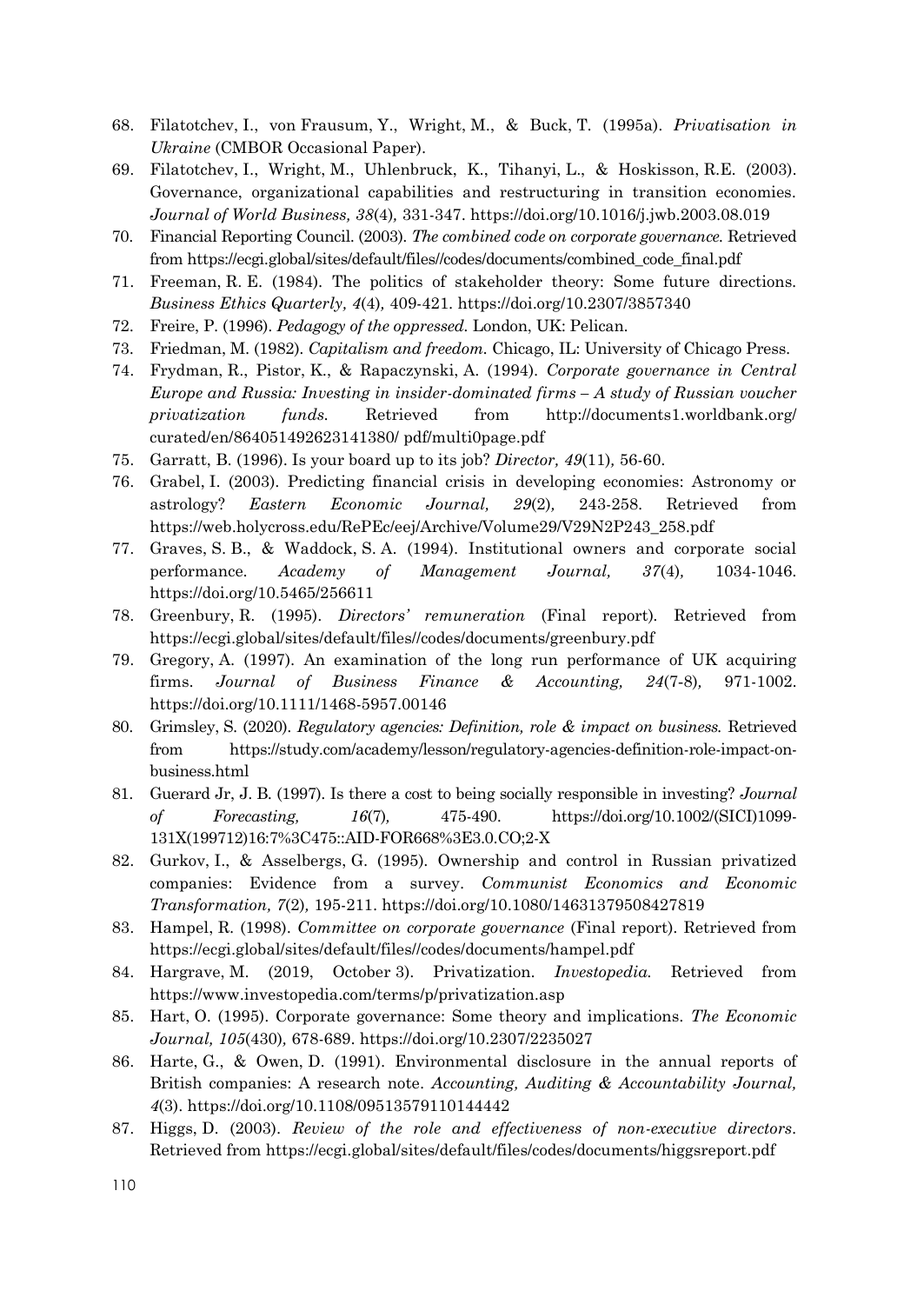- 88. Holland, J. (1999). Financial reporting, private disclosure and the corporate governance role of financial institutions. *Journal of Management and Governance, 3*(2)*,* 161-187. https://doi.org/10.1023/A:1009991609633
- 89. Holland, J., & Stoner, G. (1996). Dissemination of price-sensitive information and management of voluntary corporate disclosure. *Accounting and Business Research, 26*(4)*,* 295-313. https://doi.org/10.1080/00014788.1996.9729520
- 90. Holthausen, R. W., & Larcker, D. F. (1996). The financial performance of reverse leveraged buyouts. *Journal of Financial Economics, 42*(3)*,* 293-332. https://doi.org/10.1016/0304-405X(96)00884-7
- 91. Horkisson, R. E., Johnson, R. A., & Moesel, D. D. (1994). Corporate divestiture Intensity in restructuring firms: Effects of governance, strategy, and performance. *Academy of Management Journal, 37*(5)*,* 1207-1251. https://doi.org/10.5465/256671
- 92. Hoskisson, R. E., & Turk, T. A. (1990). Corporate restructuring: Governance and control in the internal capital market. *Academy of Management Review, 15*(3)*,* 459- 477. https://doi.org/10.2307/258018
- 93. House of Commons Trade and Industry Committee. (2003). *The white paper on modernising company law.* Retrieved from https://publications.parliament.uk/pa/ cm200203/cmselect/cmtrdind/439/439.pdf
- 94. Internal Audit Foundation. (2017). *Internal auditing.* Lake Mary, FL: Internal Audit Foundation.
- 95. Jensen, M. C. (1989). The eclipse of the modern corporation. *Harvard Business Review,* 61-75. Retrieved from https://hbr.org/1989/09/eclipse-of-the-public-corporation
- 96. Jensen, M. C., & Meckling, W. H. (1976). Theory of the firm: Managerial behavior, agency costs and ownership structure. *Journal of Financial Economics, 3*(4), 305-360. https://doi.org/10.1016/0304-405X(76)90026-X
- 97. Johnson, R. A. (1996). Antecedents and outcomes of corporate refocusing. *Journal of Management, 22*(3)*,* 439-483. https://doi.org/10.1177/014920639602200304
- 98. Kaplan, S. N. (1994). Top executives, turnover, and firm performance in Germany. *The Journal of Law, Economics, and Organization, 10*(1)*,* 142-159. https://doi.org/10.1093/jleo/10.1.142
- 99. Kaplan, S. N., & Stromberg, P. (2001). Venture capitalists as principals: Contracting, Screening and monitoring. *American Economic Review, 91*(2)*,* 426-430. https://doi.org/10.1257/aer.91.2.426
- 100. Keasey, K., Thompson, S., & Wright, M. (2005). *Corporate governance: Accountability, enterprise and international comparisons.* Retrieved from https://cutt.ly/Oh0FTrV
- 101. Keating, C. B. (2015). Complex system governance: Theory to practice challenges for system of systems engineering. *Proceedings of the 10th System of Systems Engineering Conference (SoSE)* (pp. 226-231). https://doi.org/10.1109/SYSOSE.2015.7151955
- 102. Keynes, J. M. (1937). Alternative theories of the rate of interest. *The Economic Journal, 47*(186)*,* 241-252. https://doi.org/10.2307/2225525
- 103. Khaykin, O., Lindquist, J., & Ackerman, C. (1993). Acquirors come in from the cold. *Acquisitions Monthly,* 44-46.
- 104. Kolk, A., van der Veen, M., & KPMG Global Sustainability. (2002). *KPMG international survey of corporate sustainability reporting 2002.* Retrieved from https://www.researchgate.net/publication/254746739\_KPMG\_International\_Survey\_of \_Corporate\_Sustainability\_Reporting\_2002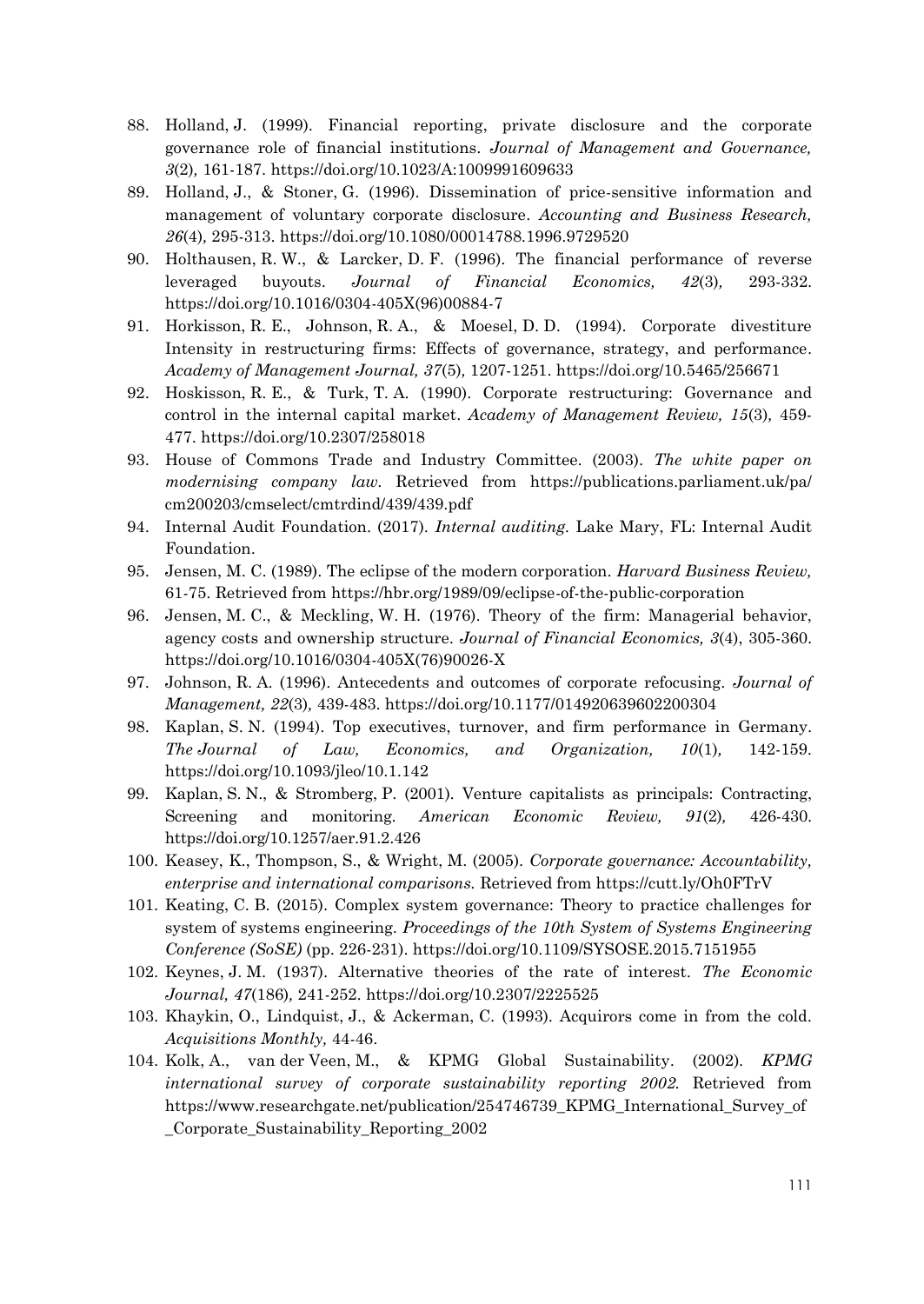- 105. La Porta, R., Lopez‐de‐Silanes, F., Shleifer, A., & Vishny, R. W. (2000). Agency problems and dividend policies around the world. *The Journal of Finance, 55*(1)*,* 1-33. https://doi.org/10.1111/0022-1082.00199
- 106. Li, Y., Armstrong, A., & Clarke, A. (2014). The relationship between corporate governance and financial performance of small corporations in Australia. *Journal of Law and Governance, 9*(2), 25-39. https://doi.org/10.15209/jbsge.v9i2.716
- 107. Lissovolik, B. (1997). Rapid spread of employee ownership in privatized Russia. In M. Uvalic, & D. Vaughan-Whitehead (Eds.), *Privatization surprises in transition economies: Employee-ownership in Central and Eastern Europe.* Cheltenham, UK: Edward Elgar Pub.
- 108. Liu, G. S., & Sun, P. (2005). The class of shareholdings and its impacts on corporate performance: A case of state shareholding composition in Chinese public corporations. *Corporate Governance: An International Review, 13*(1)*,* 46-59. https://doi.org/10.1111/j.1467-8683.2005.00402.x
- 109. Locke, J. (1980). *Second treatise of government.* Indianapolis, IN: Hackett Hackett Publishing Company, Inc.
- 110. Macve, R., & Carey, A. (1992). *Business, accountancy and the environment: A policy and research agenda.* London, UK: Institute of Chartered Accountants in England and Wales.
- 111. Main, B. G., & Johnston, J. (1993). Remuneration committees and corporate governance. *Accounting and Business Research, 23*(1)*,* 351-362. https://doi.org/10.1080/00014788.1993.9729903
- 112. Mallin, C. A. (1996). The voting framework: A comparative study of voting behaviour of institutional investors in the US and the UK. *Corporate Governance: An International Review, 4*(2)*,* 107-122. https://doi.org/10.1111/j.1467-8683.1996.tb00139.x
- 113. Mallin, C. A. (1999). Financial institutions and their relations with corporate boards. *Corporate Governance: An International Review, 7*(3)*,* 248-255. https://doi.org/10.1111/1467-8683.00156
- 114. Mallin, C. A. (2011). *Handbook on international corporate governance: Country analyses* (2nd ed.). https://doi.org/10.4337/9781849808293
- 115. Mansley, M. (2000). *Socially responsible investment: A guide for pension funds and institutional investors.* UK: Monitor press.
- 116. Martin, K. J., & McConnell, J. J. (1991). Corporate performance, corporate takeovers, and management turnover. *The Journal of Finance, 46*(2)*,* 671-687. https://doi.org/10.1111/j.1540-6261.1991.tb02679.x
- 117. McCann, L., Solomon, A., & Solomon, J. F. (2003). Explaining the growth in UK socially responsible investment. *Journal of General Management, 28*(4)*,* 15-36. https://doi.org/10.1177/030630700302800402
- 118. McGuire, J. B., Sundgren, A., & Schneeweis, T. (1988). Corporate social responsibility and firm financial performance. *Academy of Management Journal, 31*(4)*,* 854-872. https://doi.org/10.5465/256342
- 119. Megginson, W. L., & Netter, J. M. (2001). From state to market: A survey of empirical studies on privatization. *Journal of Economic Literature, 39*(2)*,* 321-389. https://doi.org/10.1257/jel.39.2.321
- 120. Midgley, M. (1974). The game game. *Philosophy, 49*(189)*,* 231-253. https://doi.org/10.1017/S0031819100048208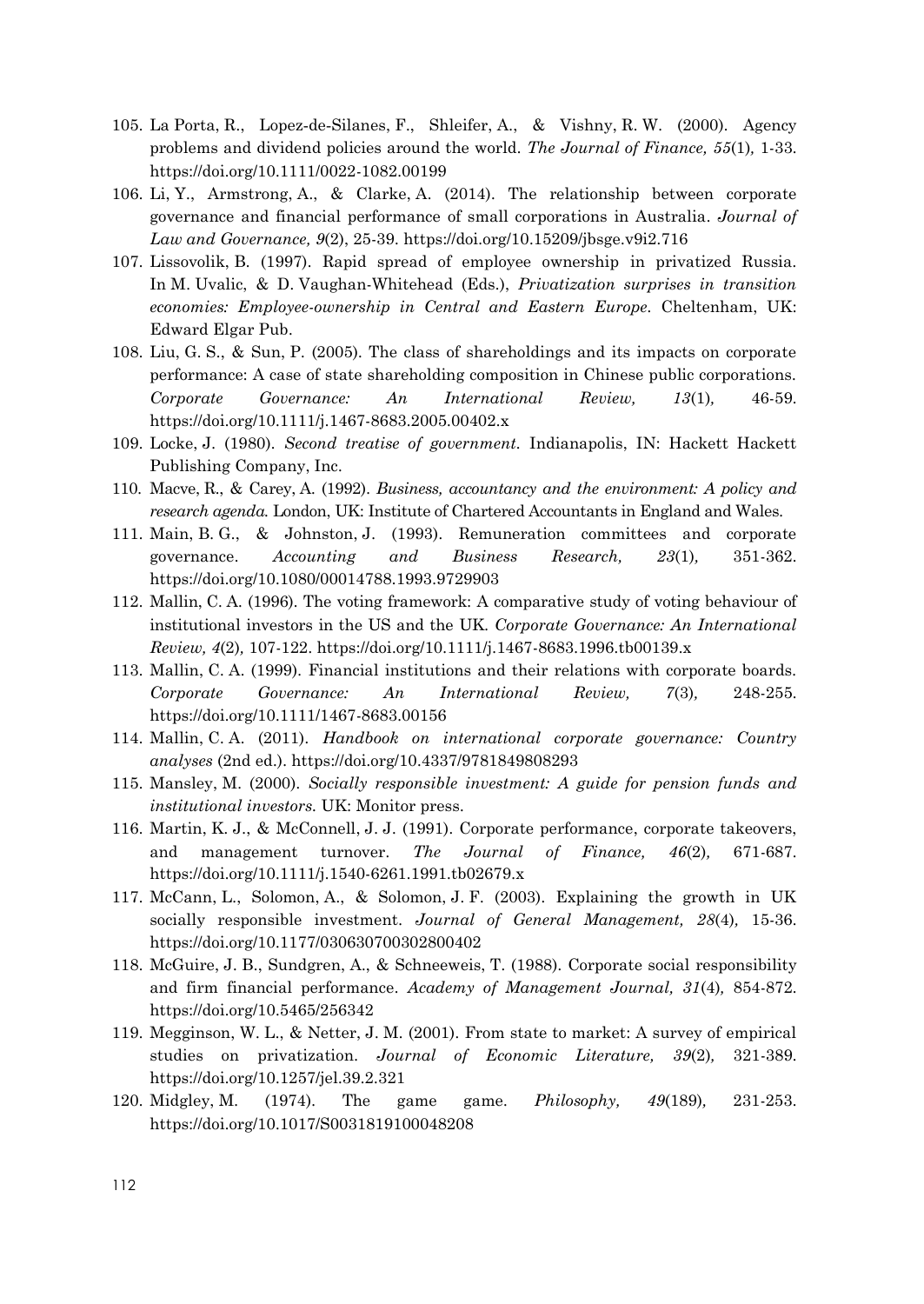- 121. Minns, R. (1980). *Pension funds and British capitalism: The ownership and control of shareholdings.* London, UK: Heinemann
- 122. Modigliani, F., & Miller, M. H. (1958). The cost of capital, corporation finance and the theory of investment. *The American Economic Review, 48*(3)*,* 261-297. Retrieved from https://www.jstor.org/stable/1809766
- 123. Modigliani, F., & Perotti, E. (2000). Security markets versus bank finance: Legal enforcement and investors" protection. *International Review of Finance, 1*(2)*,* 81-96. https://doi.org/10.1111/1468-2443.00006
- 124. Morck, R., Shleifer, A., & Vishny, R. W. (1988). Management ownership and market valuation: An empirical analysis. *Journal of Financial Economics, 20*(1-2)*,* 293-315. https://doi.org/10.1016/0304-405X(88)90048-7
- 125. Murphy, K. J. (1999). Executive compensation. In K. J. Murphy (Ed.), *Handbook of labor economics* (Volume 3, pp. 2485-2563). https://doi.org/10.1016/S1573-4463(99)30024-9
- 126. Müller, K., de Frutos, J., Schüssler, K. U., & Haarbosch, H. (1994). *Environmental reporting and disclosures: The financial analyst's view.* European Federation of Financial Analysts" Societies.
- 127. Myers, S. C. (1977). Determinants of corporate borrowing. *Journal of Financial Economics, 5*(2)*,* 147-175. https://doi.org/10.1016/0304-405X(77)90015-0
- 128. Myners, P. (2001). *Institutional investment in the United Kingdom. A review*. Retrieved from https://webarchive.nationalarchives.gov.uk/20010603090552/http://www.hmtreasury.gov.uk:80/pdf/2001/myners\_report.pdf
- 129. National Consumer Council. (1989). *In the absence of competition: A consumer view of public utilities regulation.* London, UK: HM Stationery Office.
- 130. Newman, H. A. (2000). The impact of ownership structure on the structure of compensation committees. *Journal of Business Finance & Accounting, 27*(5‐6)*,* 653-678. https://doi.org/10.1111/1468-5957.00329
- 131. Ocasio, W. (1999). Institutionalized action and corporate governance: The reliance on rules of CEO succession. *Administrative Science Quarterly, 44*(2)*,* 384-416. https://doi.org/10.2307/2667000
- 132. Owen, D. L. (2003). *Recent developments in European social and environmental reporting and auditing practice: A critical evaluation and tentative prognosis* (ICCSR Research Papre Series No. 03-2003). Retrieved from https://cutt.ly/cj09Yby
- 133. Palepu, K. G. (1990). Consequences of leveraged buyouts. *Journal of Financial Economics, 27*(1)*,* 247-262. https://doi.org/10.1016/0304-405X(90)90028-X
- 134. Peev, E. (1995). Separation of ownership and control in transition: The case of Bulgaria. *Europe-Asia Studies, 47*(5)*,* 859-875. https://doi.org/10.1080/09668139508412291
- 135. Pensions Week. (2003, July 28). *Green firms perform better than their peers.*
- 136. Perks, R. W. (1993). *Accounting and society.* London, UK: Chapman & Hall.
- 137. Phan, P. H., & Hill, C. W. L. (1995). Organizational restructuring and economic performance in leveraged buyouts. An ex post-study. *Academy of Management Journal, 38*(3)*,* 704-739. https://doi.org/10.5465/256743
- 138. Qi, D., Wu, W., & Zhang, H. (2000). Shareholding structure and corporate performance of partially privatized firms: Evidence from listed Chinese companies. *Pacific-Basin Finance Journal, 8*(5)*,* 587-610. https://doi.org/10.1016/S0927-538X(00)00013-5
- 139. Qian, Y. (1996). Enterprise reform in China: Agency problems and political control. *Economics of Transition, 4*(2)*,* 427-447. https://doi.org/10.1111/j.1468-0351.1996.tb00181.x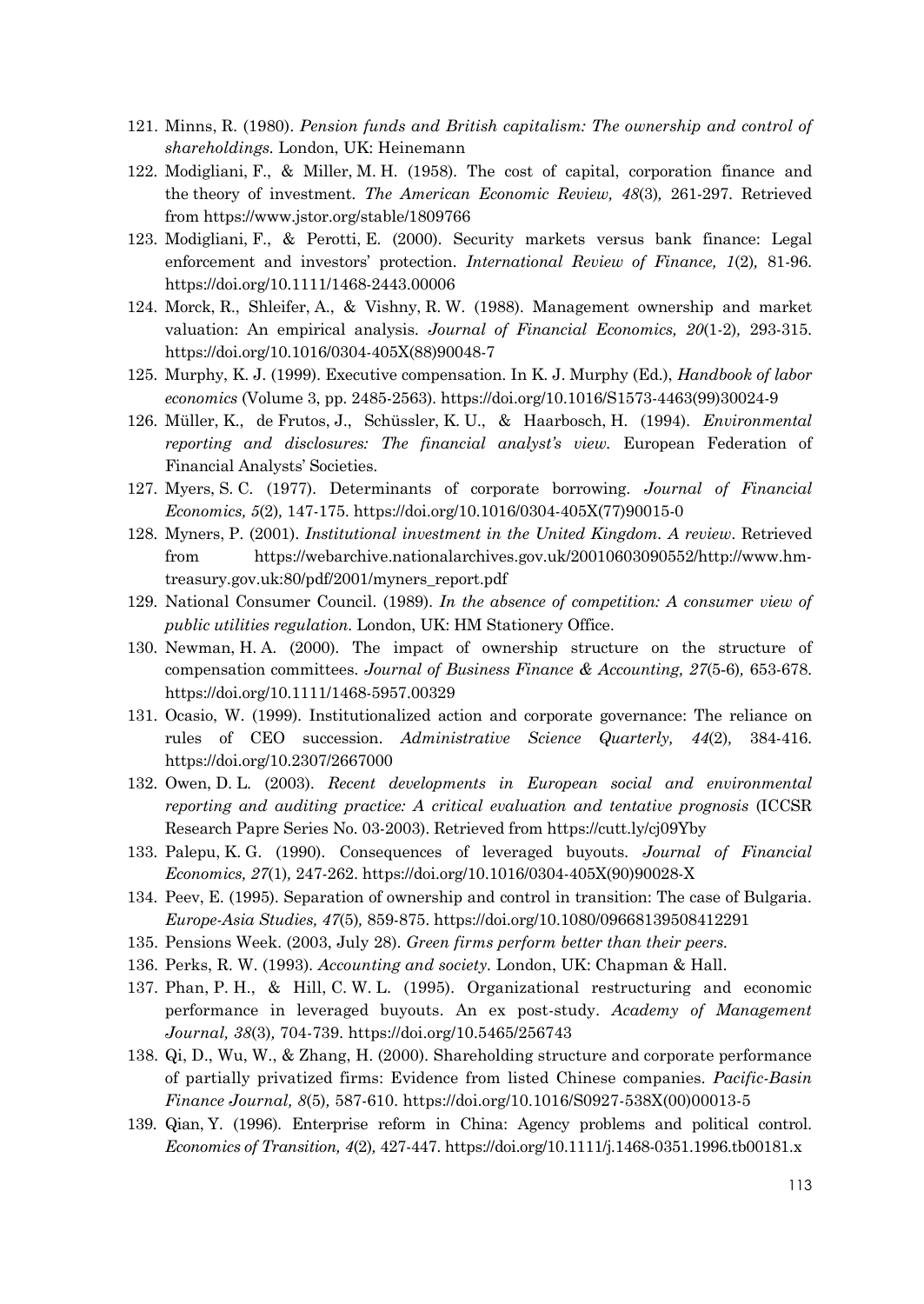- 140. Riley, G. (2016). Transition economies.
- 141. Rock, C., & Klinedinst, M. (1997). Employee ownership and participation in Bulgaria, 1989 to mid-1996. In M. Uvalic, & D. Vaughan-Whitehead (Eds.), *Privatization surprises in transition economies: Employee-ownership in Central and Eastern Europe*. Cheltenham, UK: Edward Elgar Pub.
- 142. Roe, M. J. (1996). *Strong managers, weak owners: The political roots of American corporate finance.* Princeton, NJ: Princeton University Press.
- 143. Rousseau, J. J. (1762). *The social contract.* Retrieved from https://www.marxists.org/ reference/subject/economics/rousseau/social-contract/index.htm
- 144. Rupp, J., & Jürgens, U. (2002). *The Germany system of corporate governance: Characteristics and changes* (WZB Discussion Paper No. FS II 02-203). Retrieved from https://www.econstor.eu/bitstream/10419/50757/1/348829639.pdf
- 145. Sahlman, W. A. (1990). The structure and governance of venture-capital organizations. *Journal of Financial Economics, 27*(2)*,* 473-521. https://doi.org/10.1016/0304- 405X(90)90065-8
- 146. Sapienza, H. M., Manigart, S., & Herron, L. (1992). Venture capitalists" involvement in portfolio companies: A Study of 221 portfolio companies in four countries. In N. Churchill, S. Birley, N. D. Bygrave, D. E. Muzyka, C. Wahlbin, & W. E. Wetzel, (Eds), *Frontiers of entrepreneurship research.* Retrieved from https://www.babson.edu/academics/centers-and-institutes/the-arthur-m-blank-centerfor-entrepreneurship/thought-leadership/babson-college-entrepreneurship-researchconference/frontiers-of-entrepreneurship-research-fer/#
- 147. Saul, E., & Earle, J. S. (1996). Employee ownership in transition. In R. Frydman, C. W. Gray, & A. Rapaczynski (Eds.), *Corporate governance in Central Europe and Russia: Insiders and the state* (pp. 1-61). London, UK: Central European University Press.
- 148. Shleifer, A., & Summers, L. H. (1988). Breach of trust in hostile takeovers. In *Corporate takeovers: Causes and consequences* (pp. 33-68). Retrieved from https://scholar.harvard.edu/files/shleifer/files/breach\_of\_trust.pdf
- 149. Shleifer, A., & Vishny, R. W. (1997). A survey of corporate governance. *The Journal of Finance, 52*(2)*,* 737-783. https://doi.org/10.1111/j.1540-6261.1997.tb04820.x
- 150. Short, H. K., Keasey, K., Wright, M., & Hull, A. (1999). Corporate governance: From accountability to enterprise. *Accounting and Business Research, 29*(4)*,* 337-352. https://doi.org/10.1080/00014788.1999.9729592
- 151. Smith, M. P. (1996). Shareholder activism by institutional investors: Evidence from CalPERS. *The Journal of Finance, 51*(1)*,* 227-252. https://doi.org/10.1111/j.1540- 6261.1996.tb05208.x
- 152. Solarz, J. (1994). The financial sector and bottom-up privatization. In R. Schliwa (Ed.), *Bottom up privatization, finance and the role of employers and workers' organizations in the Czech Republic, Hungary, Poland and Slovakia.* (pp. 83-90). Geneva, Switzerland: ILO.
- 153. Solomon, A. (2000). Could corporate environmental reporting shadow financial reporting? *Accounting Forum, 24*(1)*,* 30-55. Retrieved from https://www.tandfonline.com/doi/abs/10.1111/1467-6303.00028
- 154. Solomon, J. (2007). *Corporate governance and accountability* (2nd ed.). Chichester, UK: John Wiley & Sons.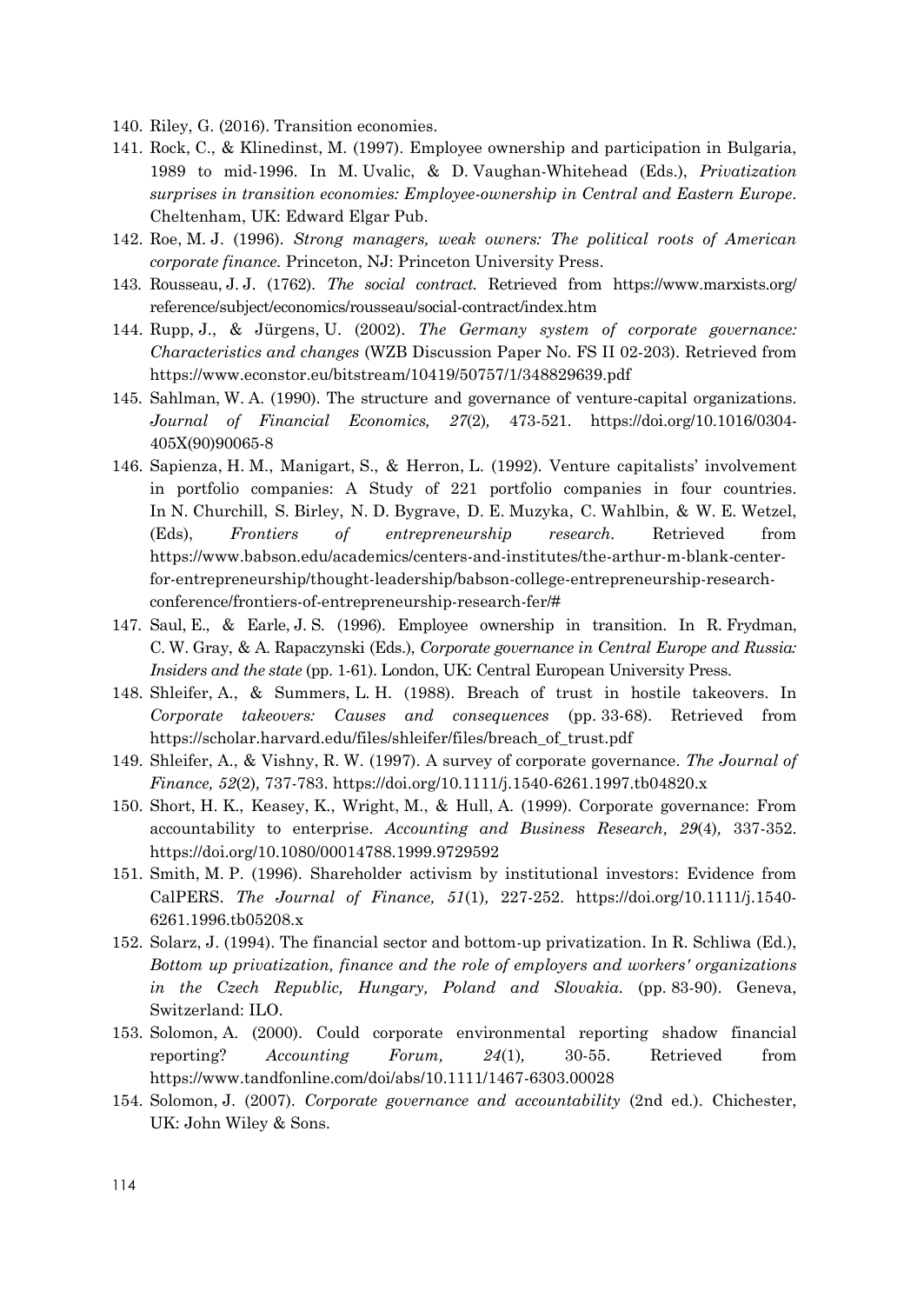- 155. Solomon, J. (2020). *Corporate governance and accountability* (5th ed.). Chichester, UK: John Wiley & Sons.
- 156. Solomon, A., & Lewis, L. (2002). Incentives and disincentives for corporate environmental disclosure. *Business Strategy and the Environment, 11*(3)*,* 154-169. https://doi.org/10.1002/bse.328
- 157. Solomon, J., Solomon, A., & Norton, S. (2002). Socially responsible investment in the UK: Drivers and current issues. *Journal of General Management, 27*(3)*,* 1-13. https://doi.org/10.1177/030630700202700302
- 158. SPA. (1994). ESOP as a successful privatisation technique. *Privinfo, 1,* 14-16.
- 159. Spiller, R. (1997). Death of the "greed is good" era. In R. Knowles (Ed.), *Ethical investment.* Marrickville, NSW, Australia: Choice Books.
- 160. Stapledon, G. P. (1995). Exercise of voting rights by institutional shareholders in the UK. *Corporate Governance: An International Review, 3*(3)*,* 144-155. https://doi.org/10.1111/j.1467-8683.1995.tb00110.x
- 161. Stapledon, G. P. (1996). Regulation of corporate governance: Will it improve corporate performance? *Australian Accounting Review, 6*(12)*,* 11-15. https://doi.org/10.1111/j.1835- 2561.1996.tb00011.x
- 162. Sternberg, E. (1998). *Corporate governance: Accountability in the marketplace* (Hobart Paper No. 137).
- 163. Sun, Q., & Tong, W. H. (2003). China share issue privatization: The extent of its success. *Journal of Financial Economics, 70*(2)*,* 183-222. https://doi.org/10.1016/S0304- 405X(03)00145-4
- 164. Sun, Q., Tong, W. H. S., & Tong, J. (2002). How does government ownership affect firm performance? Evidence from China"s privatization experience. *Journal of Business Finance & Accounting, 29*(1‐2)*,* 1-27. https://doi.org/10.1111/1468-5957.00422
- 165. SustainAbility. (1996). *The second international progress report on company environmental reporting*: *Engaging stakeholders 1 – The benchmark survey.* Retrieved from http://www.opengrey.eu/item/display/10068/423613
- 166. Targett, S. (2000). Friends plans to give ethical lead. *Financial Times.*
- 167. The Economics Time. (2020, April 4). *Definition of privatization.* Retrieved from https://economictimes.indiatimes.com/definition/privatization
- 168. The Economist. (2000). *The energetic messiah.* Retrieved from https://www.economist.com/business/2000/06/01/the-energetic-messiah
- 169. The Ethical Investor. (1999). *Newsletter.* London, UK: Ethical Investment Research Service (EIRIS).
- 170. Thompson, S. W. (1992b). Management equity ownership, debt and performance. Some evidence from UK management buyout. *Scottish Journal of Political Economy, 39*(4)*,* 413-430. https://doi.org/10.1111/j.1467-9485.1992.tb00630.x
- 171. Turnbull, N. (1999). *Internal control: Guidance for directors on the combined code.* Retrieved from https://www.icaew.com/technical/corporate-governance/codes-andreports/turnbull-report
- 172. Vance, S. C. (1975). Are socially responsible corporations good investment risks. *Management Review, 64*(8)*,* 19-24.
- 173. Veljanovski, C. G. (1991). *Regulators and the market: An assessment of the growth of regulation in the UK* (Volume 35). London, UK: Institute of economic affairs.